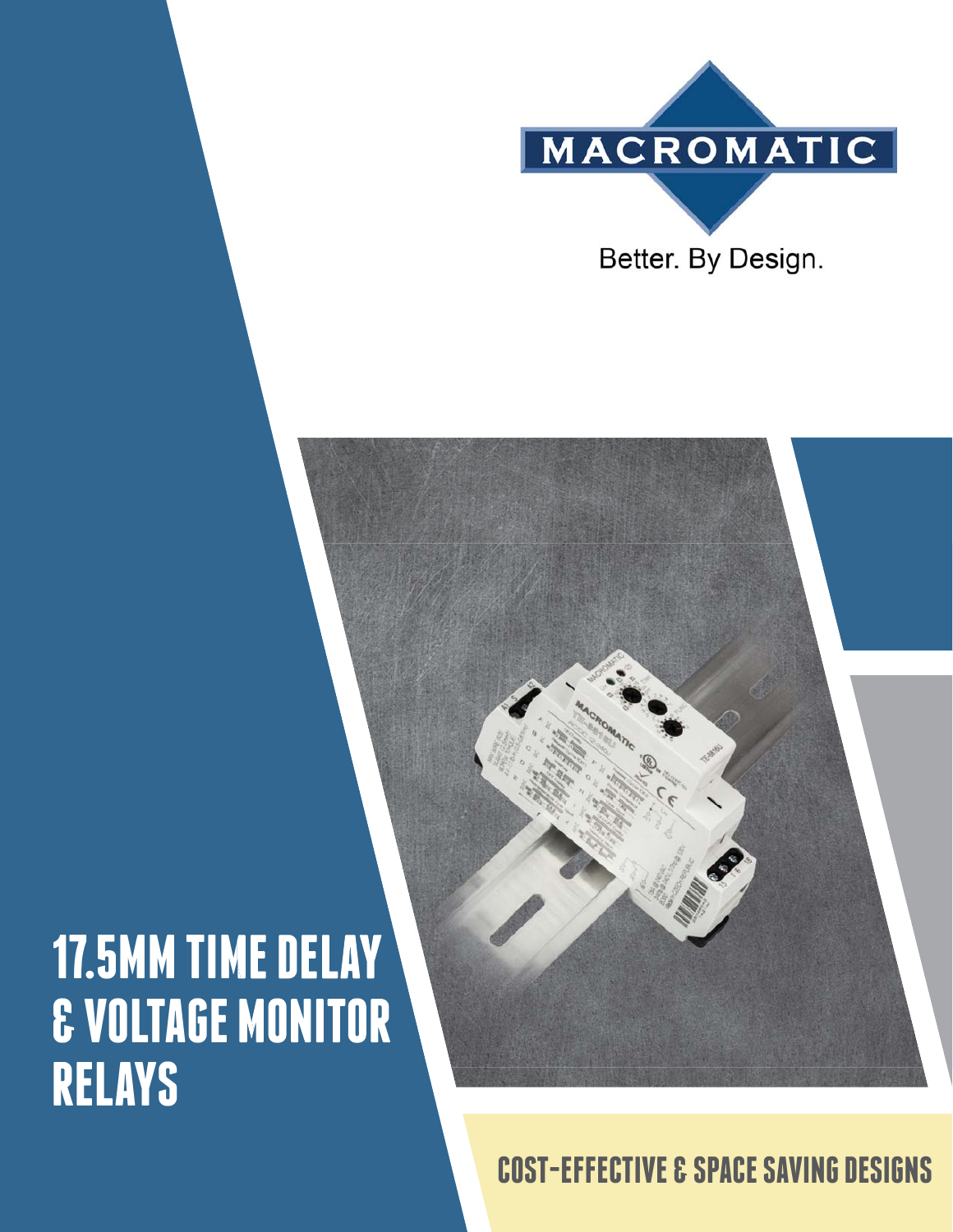# **17.5MM TIME DELAY & VOLTAGE MONITOR RELAY FEATURES**

Macromatic's 17.5mm **Time Delay Relays** provide unparalleled flexibility for critical timing applications while the **Voltage Monitor Relays** protect equipment from damaging AC or DC voltage conditions. Both compact products are DIN-rail mounted and ideal for OEM applications where saving space in smaller panels is a priority.

- 17.5mm relay width reduces panel space, allows use of smaller, less expensive enclosures
- DIN-rail mounting provides simple snap-on installation without tools and hardware, saves time and money
- DIN-rail mounting secures installation for high vibration applications
- Meets DIN 43880 enclosure standard, optimized for door-in-door setup allowing quick and easy setup
- Available with either time delay functionality or voltage monitoring capabilities

These easy-to-install relays fully complement other IEC-style products - such as contactors, motor protection switches and terminal blocks - used in UL508 control panels. Macromatic's 17.5mm relays meet the requirements of International and North American standards.



# **800.238.7474 | www.macromatic.com | sales@macromatic.com**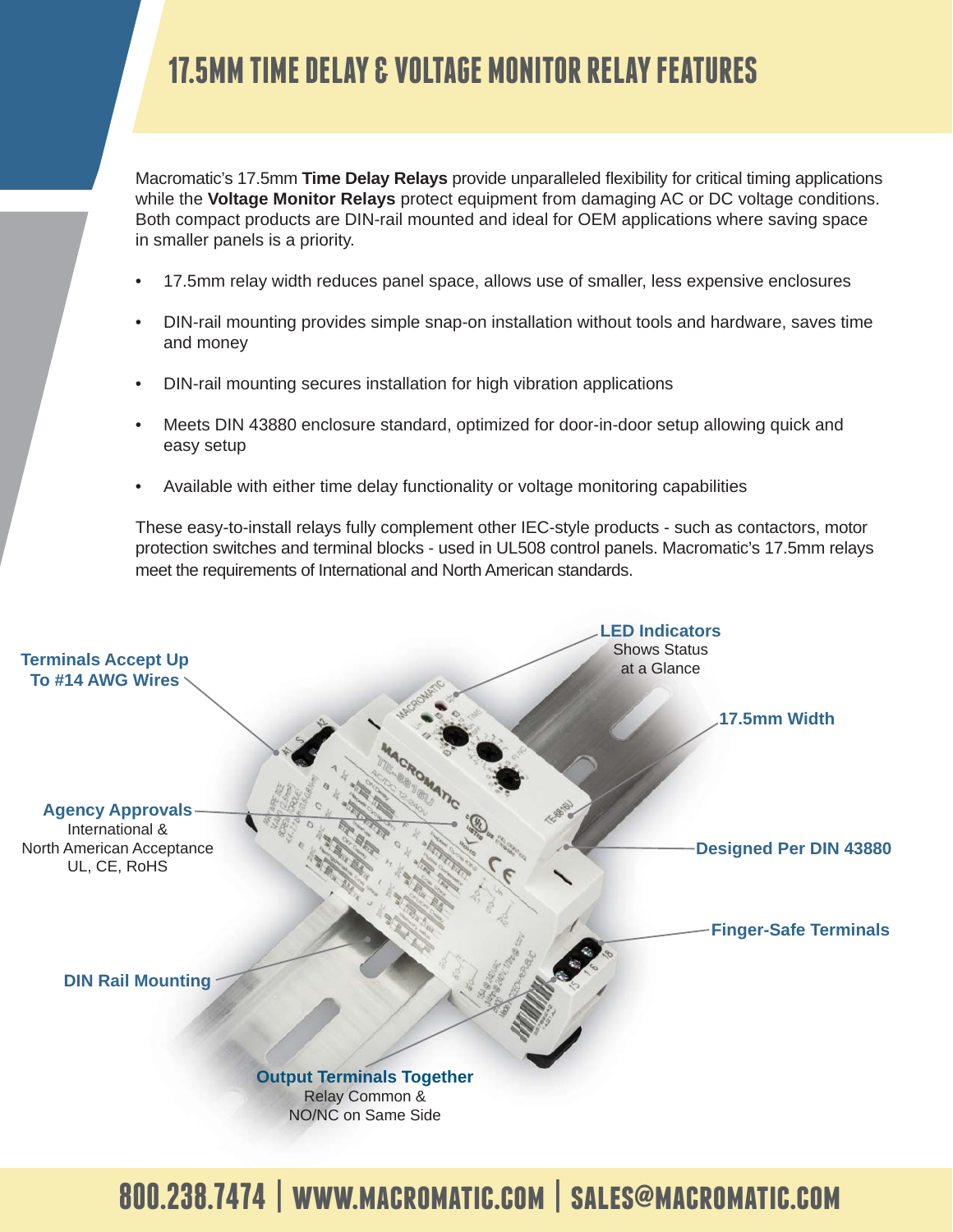## **TIME DELAY RELAY (TE-881 SERIES)**

**Unparalleled fl exibility for critical timing applications**



### **Selectable Timing Functions**

- 1 ON DELAY
- 2 REPEAT CYCLE (OFF 1ST)
- **3 INTERVAL**
- **4 OFF DELAY**
- **5 RETRIGGERABLE ONE SHOT** (Watchdog)
- **6 REPEAT CYCLE** (ON 1ST)
- **7 PULSE GENERATOR** (Pulse=0.5 Sec)
- 8 ONE SHOT

9 ON/OFF DELAY

**10 MEMORY LATCH** (Latching Relay)



- U Input Voltage
- R Relay Output
- S Control Switch Trigger

### **VOLTAGE MONITOR RELAY (VWKE SERIES) Protects equipment from damaging AC or DC voltage conditions**



UL LISTED

# **Hysteresis**

**Voltage Band**



| Cat. No. | <b>Monitored</b><br><b>Voltage (Un)</b> |
|----------|-----------------------------------------|
| VWKE024D | <b>24V DC</b>                           |
| VWKE120A | <b>120V AC</b>                          |
| VWKE240A | <b>240V AC</b>                          |

## **visit: www.macromatic.com/SpaceSavers**